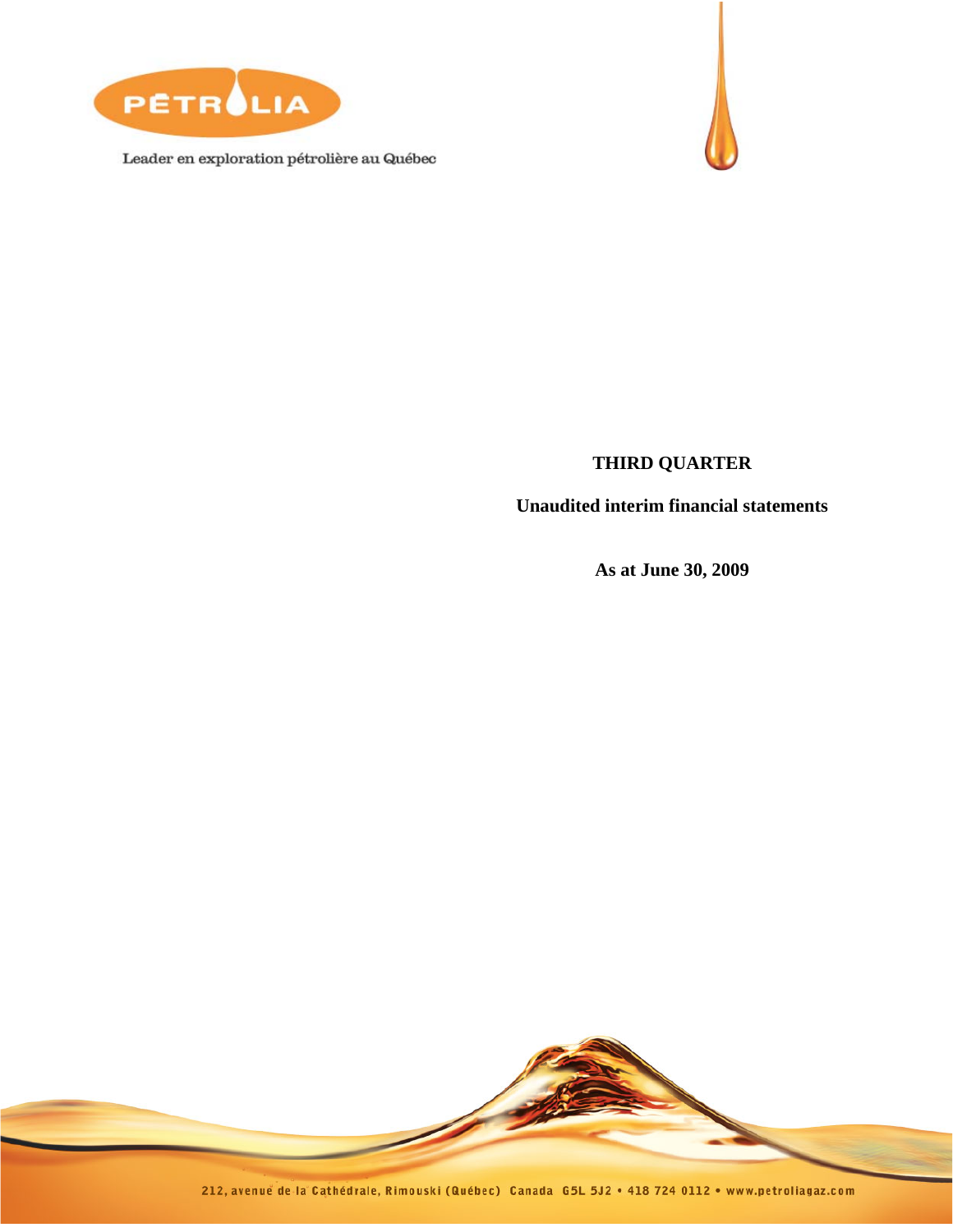

### **UNAUDITED INTERIM FINANCIAL STATEMENTS**

### **FOR THE THREE- AND NINE-MONTH PERIODS ENDED JUNE 30, 2009**

### **Declaration regarding the interim financial statements**

Management has prepared the interim financial statements of Pétrolia Inc., including the balance sheet as at June 30, 2009, as well as the statements of income and comprehensive income, shareholders' equity, deferred exploration expenses, and cash flows for the three- and nine-month periods ended June 30, 2009. No external auditors' firm has examined or verified these interim financial statements.

2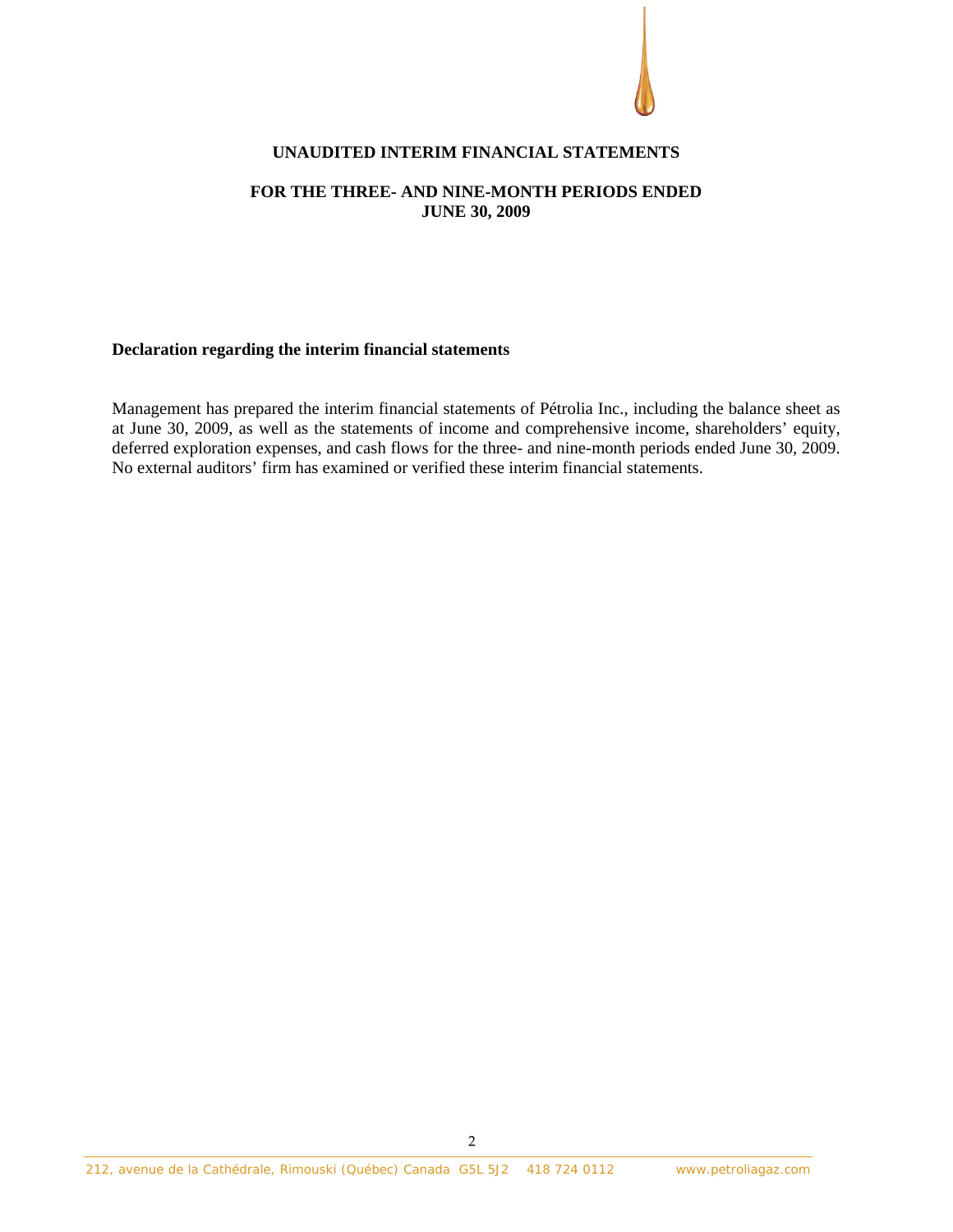# **Pétrolia Inc. (Oil and gas exploration company)**

**BALANCE SHEET** 

|                                             | As at June 30,<br>2009 | As at September 30,<br>2008 |
|---------------------------------------------|------------------------|-----------------------------|
|                                             | \$                     | \$                          |
|                                             | (unaudited)            | (audited)                   |
| <b>ASSETS</b>                               |                        |                             |
| <b>Current assets</b>                       |                        |                             |
| Cash and equivalents                        | 6,578,405              | 11,275,057                  |
| Receivables                                 | 2,011,465<br>13,662    | 3,027,612<br>72,344         |
| Prepaid expenses                            |                        |                             |
|                                             | 8,603,532              | 14,375,013                  |
| <b>Investments</b>                          | 390,000                | 1,040,000                   |
| <b>Fixed assets</b>                         | 164,829                | 194,563                     |
| Oil and gas properties (note 5)             | 2,247,127              | 2,090,152                   |
| Deferred exploration expenses (note 6)      | 11,240,718             | 9,131,887                   |
|                                             | 22,646,206             | 26,831,612                  |
| <b>LIABILITIES</b>                          |                        |                             |
| <b>Current liabilities</b>                  |                        |                             |
| Payables and accrued expenses               | 132,163                | 2,963,760                   |
| Future taxes                                | 291,187                | 291,187                     |
|                                             | 423,350                | 3,254,947                   |
| <b>Future taxes</b>                         | 1,164,679              | 1,382,559                   |
|                                             | 1,588,029              | 4,954,951                   |
| <b>SHAREHOLDERS' EQUITY</b>                 |                        |                             |
| Capital stock (note 7)                      | 21,674,783             | 21,674,783                  |
| Contributed surplus – Stock options         | 1,945,982              | 1,877,170                   |
| Contributed surplus – Expired stock options | 236,859                | 195,946                     |
| Deficit                                     | (2,799,447)            | (1,553,790)                 |
|                                             | 21,058,177             | 22,194,109                  |
|                                             | 22,646,206             | 26,831,615                  |

On behalf of the Board

(signed) André Proulx<br>Director

(signed) *André Proulx* (signed) *Vincent Causse*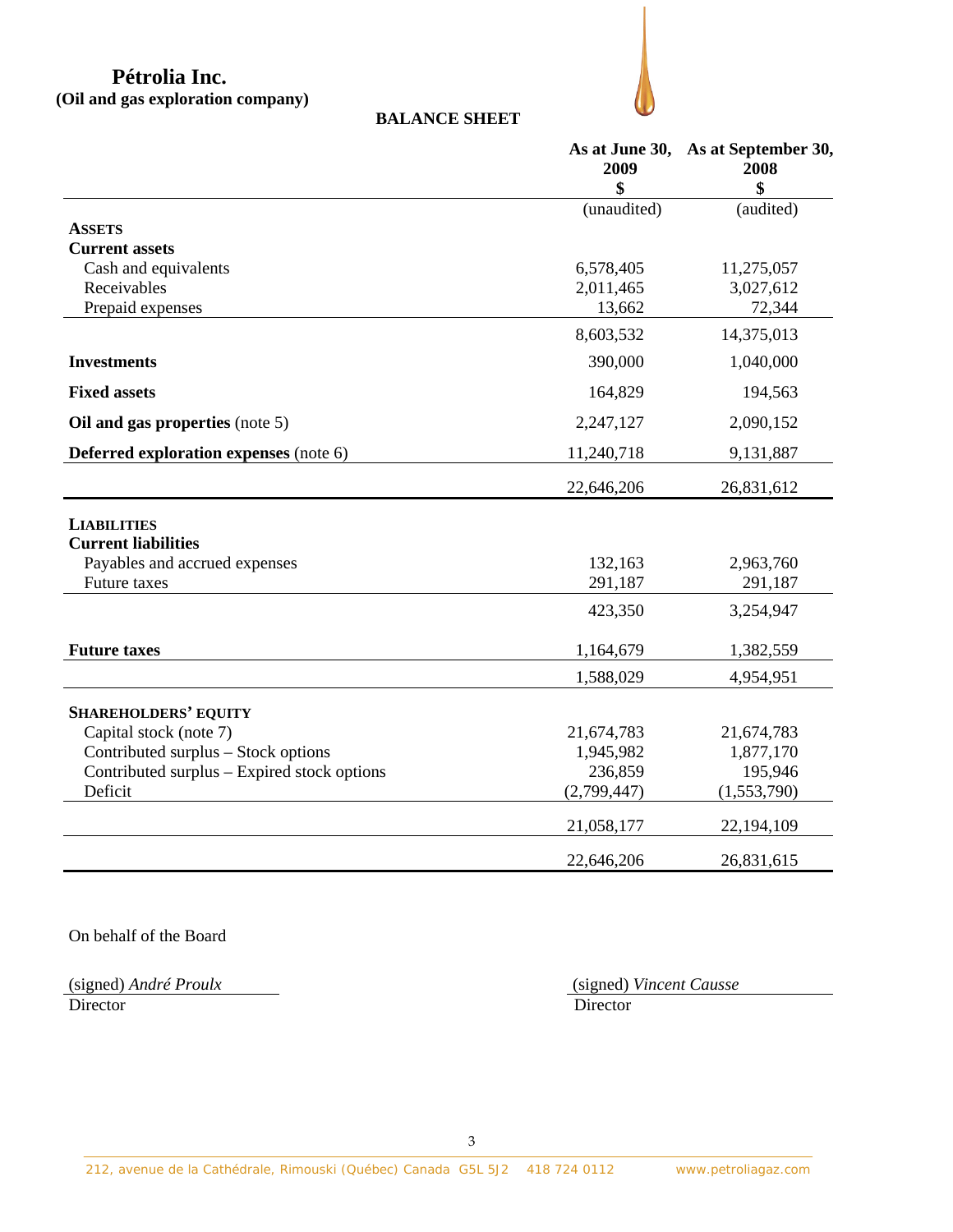

# **STATEMENT OF INCOME AND COMPREHENSIVE INCOME (unaudited)**

|                                            | <b>Periods ended June 30</b> |           |                                                           |            |
|--------------------------------------------|------------------------------|-----------|-----------------------------------------------------------|------------|
|                                            | 2009                         | 2008      | 2009                                                      | 2008       |
|                                            |                              |           | (three months) (three months) (nine months) (nine months) |            |
|                                            | \$                           | \$        | \$                                                        | \$         |
| <b>REVENUE</b>                             |                              |           |                                                           |            |
| Project income                             | 1,953                        |           | 11,005                                                    |            |
| Interest income                            | 64,233                       | 44,908    | 146,881                                                   | 122,011    |
| Gain on disposal of rolling stock          |                              |           |                                                           | 3,724      |
|                                            |                              |           |                                                           |            |
|                                            | 66,186                       | 44,908    | 157,886                                                   | 125,735    |
| <b>GENERAL AND ADMINISTRATIVE EXPENSES</b> |                              |           |                                                           |            |
| Stock option-based compensation            | 102,600                      |           | 102,600                                                   | 207,450    |
| Salaries and fringe benefits               | 259,995                      | 85,464    | 755,849                                                   | 226,973    |
| Insurance                                  | 18,747                       | 9,404     | 40,678                                                    | 28,622     |
| Information to shareholders                | 29,386                       | 6,383     | 92,373                                                    | 49,537     |
| Promotion and entertainment                | 7,058                        | 13,228    | 85,247                                                    | 32,291     |
| Maintenance and office supplies            | 19,718                       | 3,225     | 43,446                                                    | 13,021     |
| Travel                                     | 29,416                       | 25,801    | 61,519                                                    | 63,442     |
| Professional fees                          | 15,503                       | 509       | 39,992                                                    | 21,366     |
| Capital taxes                              |                              |           | 164,124                                                   |            |
| Telecommunications                         | 5,822                        | 3,890     | 14,881                                                    | 12,866     |
| Depreciation of fixed assets               | 15,229                       | 9,885     | 44,813                                                    | 25,148     |
| Others                                     | 46,866                       | 6,508     | 185,252                                                   | 21,714     |
| Costs attribuable to exploration expenses  | (238,005)                    | (6, 823)  | (659, 351)                                                | (33, 848)  |
|                                            | 312,335                      | 157,474   | 971,423                                                   | 668,582    |
| <b>LOSS BEFORE OTHER ITEM AND</b>          |                              |           |                                                           |            |
| <b>INCOME TAXES</b>                        | (246, 149)                   | (112,566) | (813, 537)                                                | (542, 847) |
|                                            |                              |           |                                                           |            |
| <b>OTHER ITEM</b>                          |                              |           |                                                           |            |
| Unrealized gain (loss) on financial assets |                              |           |                                                           |            |
| held for trading                           | 70,000                       | 1,590,000 | (650,000)                                                 | 1,900,000  |
| <b>EARNINGS (LOSS) BEFORE INCOME TAXES</b> | (176, 149)                   | 1,477,434 | (1,463,537)                                               | 1,357,153  |
| Future income taxes                        | (41,046)                     | (10,068)  | (217, 880)                                                | (81, 180)  |
|                                            |                              |           |                                                           |            |
| <b>NET EARNINGS (LOSS)</b>                 | (135, 103)                   | 1,487,502 | (1,245,657)                                               | 1,438,333  |
| <b>NET EARNINGS (LOSS) PER SHARE</b>       |                              |           |                                                           |            |
| <b>Basic</b>                               | (0,0033)                     | 0.0448    | (0,0304)                                                  | 0.0433     |
| Diluted                                    | (0,0033)                     | 0.0399    | (0,0304)                                                  | 0.0386     |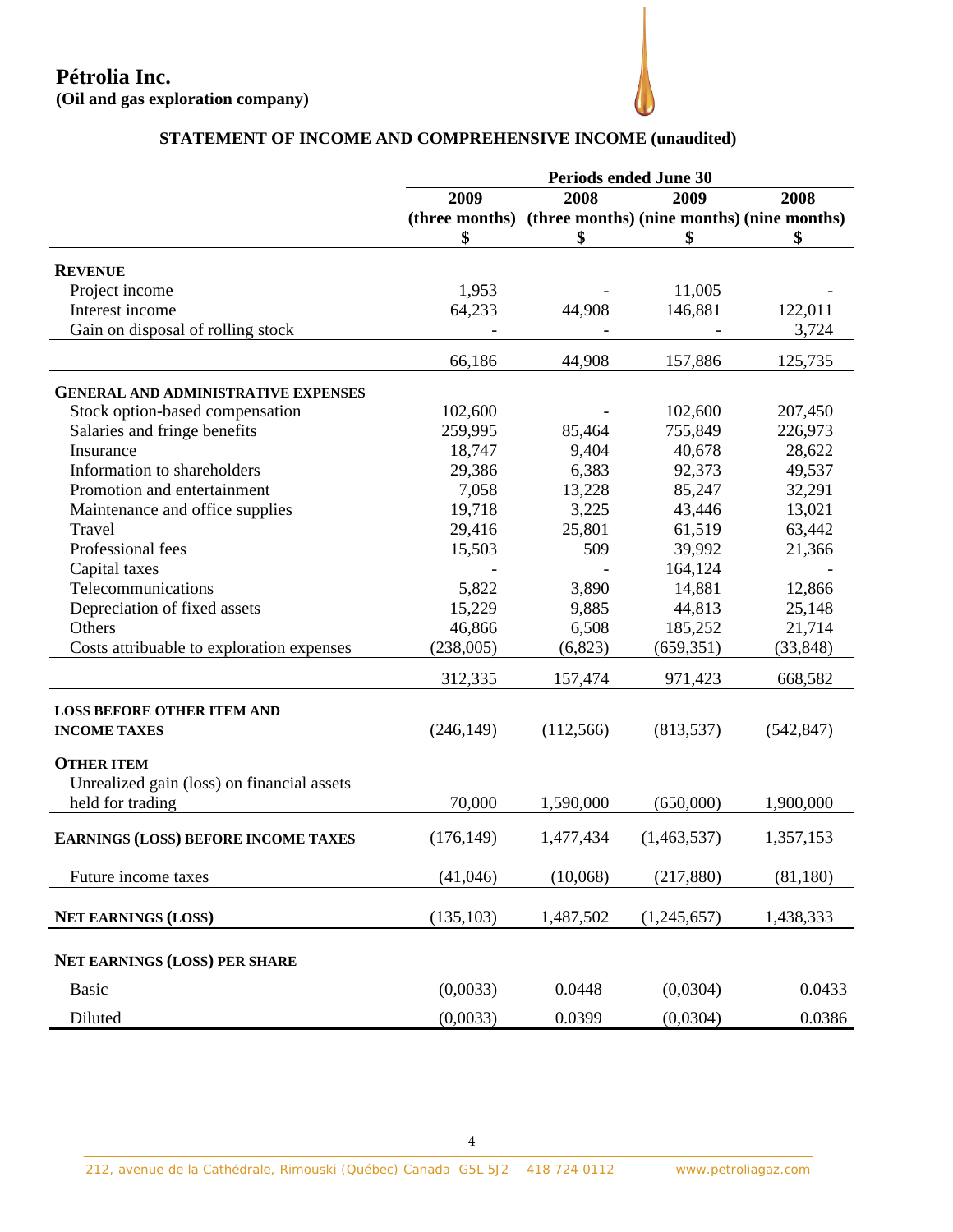| (Oil and gas exploration company)                         |               |                      |                                   |                                 |                |              |
|-----------------------------------------------------------|---------------|----------------------|-----------------------------------|---------------------------------|----------------|--------------|
|                                                           |               |                      | STATEMENT OF SHAREHOLDERS' EQUITY |                                 |                |              |
|                                                           |               | <b>Capital Stock</b> |                                   | <b>Contributed surplus</b>      |                |              |
|                                                           | <b>Shares</b> |                      | <b>Stock options</b>              | <b>Expired</b><br>stock options | <b>Deficit</b> | <b>Total</b> |
|                                                           |               | \$                   | \$                                | \$                              | \$             | \$           |
| <b>Audited balance as at</b><br>September 30, 2007        | 29,208,252    | 7,728,400            | 636,968                           | 195,901                         | (779, 263)     | 7,782,006    |
| <b>Issued during the period</b>                           |               |                      |                                   |                                 |                |              |
| Cash                                                      | 11,416,665    | 14,749,999           |                                   |                                 |                | 14,749,999   |
| Broker warrants exercised                                 | 201,802       | 106,716              | (30,031)                          |                                 |                | 76,685       |
| Stock options exercised                                   | 87,500        | 56,692               | (21,692)                          |                                 |                | 35 000       |
| <b>Share issuance costs</b>                               |               | (967, 024)           |                                   |                                 |                | (967, 024)   |
| <b>Other activities</b>                                   |               |                      |                                   |                                 |                |              |
| Stock-based compensation                                  |               |                      | 1,291,970                         |                                 |                | 1,291,970    |
| Expired broker warrants                                   |               |                      | (45)                              | 45                              |                |              |
| Net loss                                                  |               |                      |                                   | $\overline{\phantom{a}}$        | (774, 527)     | (774, 527)   |
| <b>Audited balance as at</b><br><b>September 30, 2008</b> | 40,914,219    | 21,674,783           | 1,877,170                         | 195,946                         | (1,553,790)    | 22,194,109   |
| <b>Other activities</b>                                   |               |                      |                                   |                                 |                |              |
| Stock-based compensation                                  |               |                      | 109,725                           |                                 |                | 109,725      |
| Expired stock options                                     |               |                      | (40, 913)                         | 40,913                          |                |              |
| Net loss                                                  |               |                      |                                   |                                 | (1,245,657)    | (1,245,657)  |
| <b>Unaudited balance as at</b><br>June 30, 2009           | 40,914,219    | 21,674,783           | 1,945,982                         | 236,859                         | (2,799,447)    | 21,058,177   |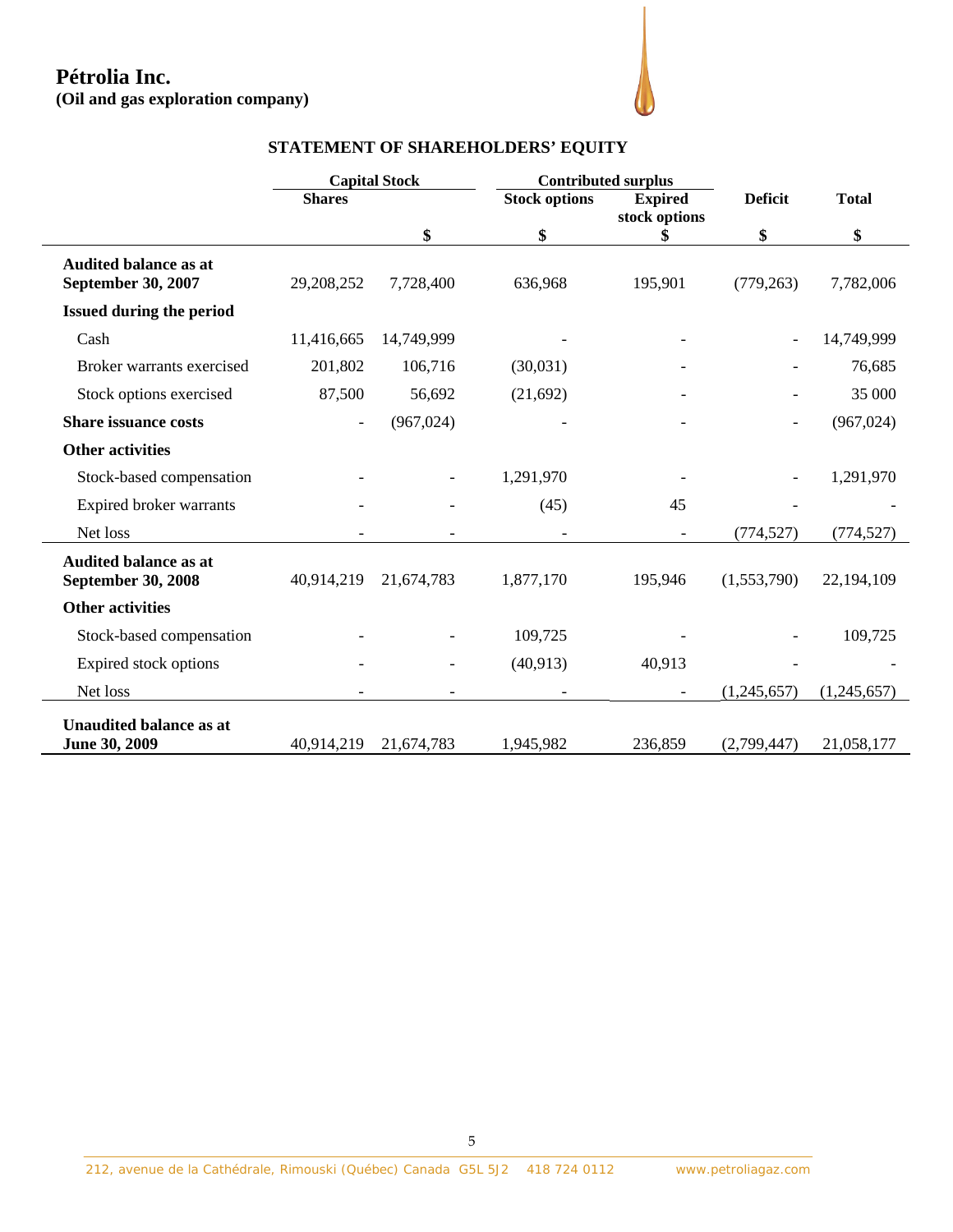# **STATEMENT OF DEFERRED EXPLORATION EXPENSES (unaudited)**

|                                                                  | <b>Periods ended June 30</b> |                |            |                             |
|------------------------------------------------------------------|------------------------------|----------------|------------|-----------------------------|
|                                                                  | 2009                         | 2008           | 2009       | 2008                        |
|                                                                  | (three months)               | (three months) |            | (nine months) (nine months) |
|                                                                  | \$                           | \$             | \$         | \$                          |
| <b>EXPLORATION EXPENSES</b>                                      |                              |                |            |                             |
| Analyses                                                         |                              | 960            |            | 7,582                       |
| Drilling                                                         | 42,831                       |                | 199,512    | 50,978                      |
| Geology                                                          | 154,327                      | 166,666        | 781,434    | 385,664                     |
| Geophysical surveys                                              | 70,794                       | 518,435        | 2,562,826  | 1,038,122                   |
| General exploration expenses                                     |                              | 6,823          |            | 33,848                      |
| Stock option-based compensation                                  | 7,125                        |                | 7,125      | 104,550                     |
|                                                                  | 275,077                      | 692,884        | 3,550,897  | 1,620,744                   |
| <b>DEDUCTIONS</b>                                                |                              |                |            |                             |
| <b>Exploration</b> subsides                                      | 65,182                       | 51,755         | 821,570    | 327,441                     |
| Partner contributions                                            | 15,303                       | 514,935        | 620,496    | 514,935                     |
|                                                                  | 80,485                       | 566,690        | 1,442,066  | 842,376                     |
| <b>INCREASE IN EXPLORATION EXPENSES</b><br><b>FOR THE PERIOD</b> | 194,592                      | 126,194        | 2,108,831  | 778,368                     |
| <b>BALANCE, BEGINNING OF PERIOD</b>                              | 11,046,126                   | 7,718,351      | 9,131,887  | 7,066,177                   |
| <b>BALANCE, END OF PERIOD</b>                                    | 11,240,718                   | 7,844,545      | 11,240,718 | 7,844,545                   |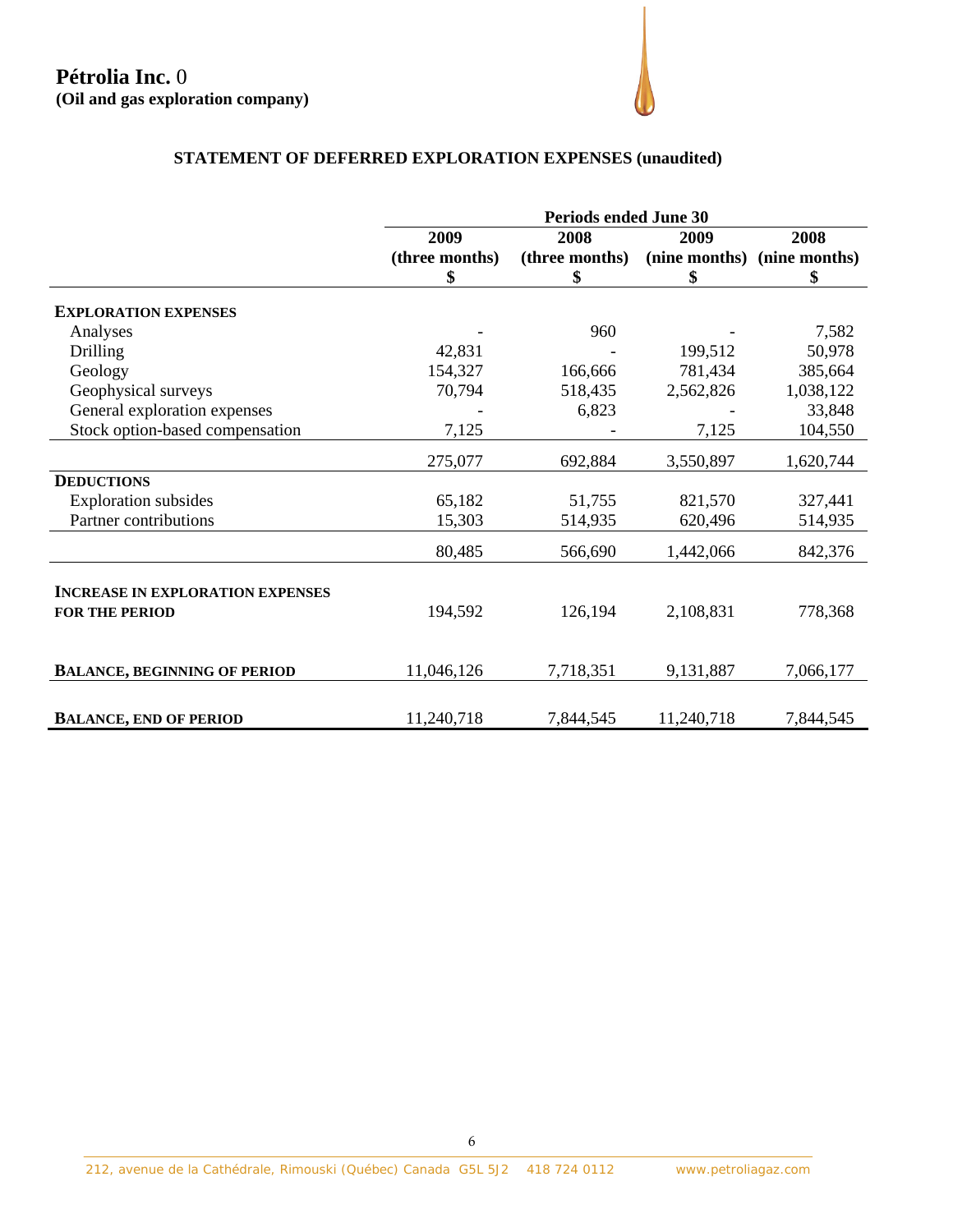# **Pétrolia Inc.**

# **(Oil and gas exploration company)**

|                                           | <b>Periods ended June 30</b> |                               |               |               |
|-------------------------------------------|------------------------------|-------------------------------|---------------|---------------|
|                                           | 2009                         | 2008                          | 2009          | 2008          |
|                                           |                              | (three months) (three months) | (nine months) | (nine months) |
|                                           | \$                           | \$                            | \$            | \$            |
| <b>OPERATING ACTIVITIES</b>               |                              |                               |               |               |
| Net earnings (loss)                       | (135, 103)                   | 1,487,502                     | (1,245,657)   | 1,438,333     |
| Items not affecting cash                  |                              |                               |               |               |
| Stock option-based compensation           | 102,600                      |                               | 102,600       | 207,450       |
| Depreciation of fixed assets              | 15,229                       | 9,886                         | 44,813        | 25,148        |
| Gain on disposal of rolling stock         |                              |                               |               | (3,724)       |
| Future income taxes                       | (41,046)                     | (10,068)                      | (217,880)     | (81, 180)     |
| Unrealized loss (gain) on financial       |                              |                               |               |               |
| assets held for trading                   | (70,000)                     | (1,590,000)                   | 650,000       | (1,900,000)   |
|                                           |                              |                               |               |               |
|                                           | (128, 320)                   | (102, 680)                    | (666, 124)    | (313,973)     |
| Net change in non-cash operating items    | 115,253                      | 65,329                        | (93, 802)     | 94,707        |
|                                           | (13,067)                     | (37, 351)                     | (759, 926)    | (219, 266)    |
| <b>FINANCING ACTIVITIES</b>               |                              |                               |               |               |
| Financing obtained                        |                              |                               |               | 37,889        |
| Capital stock issuance                    |                              | 10,024,999                    |               | 11,861,683    |
| Share issuance costs                      |                              | (648, 212)                    |               | (793, 747)    |
| Repayment of long-term debt               |                              | (5,127)                       |               | (13, 831)     |
|                                           |                              |                               |               |               |
|                                           |                              | 9,371,660                     |               | 11,091,994    |
| <b>INVESTING ACTIVITIES</b>               |                              |                               |               |               |
| Acquisition of fixed assets               | (4,868)                      | (50, 868)                     | (15,079)      | (110, 498)    |
| Acquisition of oil and gas properties     | (2,626)                      | (187, 295)                    | (156, 975)    | (350, 297)    |
| Increase in deferred exploration expenses |                              |                               |               |               |
| net of deductions                         | (362, 719)                   | (835, 323)                    | (3,764,672)   | (1,749,145)   |
| Disposal of rolling stock                 |                              |                               |               | 4,906         |
| Disposal of investments                   |                              |                               |               | 45,000        |
|                                           | (370, 213)                   | (1,073,486)                   | (3,936,726)   | (2,160,034)   |
| <b>INCREASE (DECREASE) IN CASH AND</b>    |                              |                               |               |               |
| <b>EQUIVALENTS</b>                        | (383, 280)                   | 8,260,823                     | (4,696,652)   | 8,712,694     |
|                                           |                              |                               |               |               |
| CASH AND EQUIVALENTS, BEGINNING OF PERIOD | 6,961,685                    | 3,500,344                     | 11,275,057    | 3,048,473     |
| CASH AND EQUIVALENTS, END OF PERIOD       | 6,578,405                    | 11,761,167                    | 6,578,405     | 11,761,167    |
| CASH AND EQUIVALENTS ARE AS FOLLOWS:      |                              |                               |               |               |
| Cash                                      | 115,157                      | 47,473                        | 115,157       | 47,473        |
| Money market fund                         | 6,463,248                    | 11,713,694                    | 6,463,248     | 11,713,694    |
|                                           |                              |                               |               |               |
|                                           | 6,578,405                    | 11,761,167                    | 6,578,405     | 11,761,167    |

# **STATEMENT OF CASH FLOWS (unaudited)**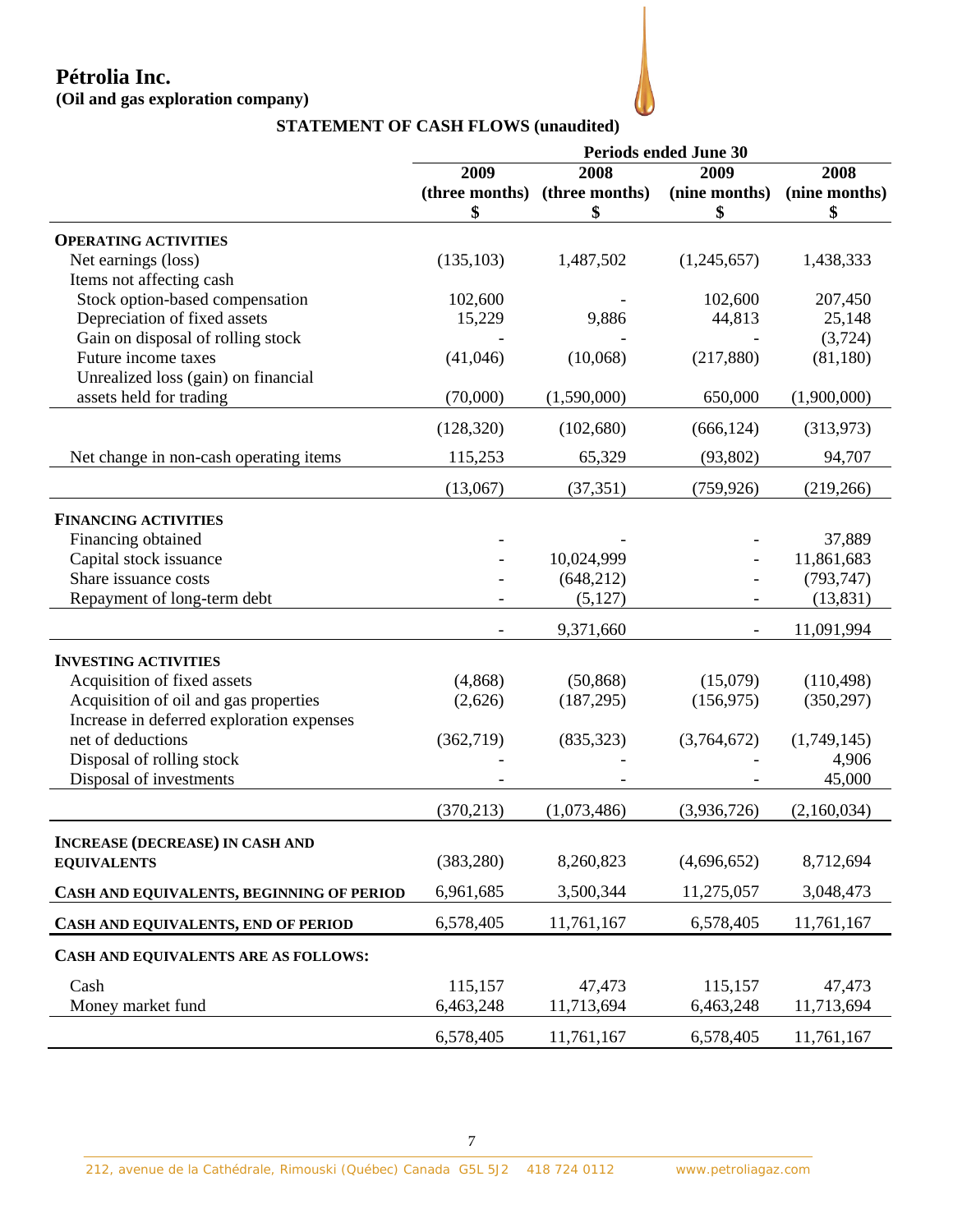

### **1) INTERIM FINANCIAL INFORMATION**

The financial information as at June 30, 2009, and for the periods ended June 30, 2009 and 2008, has not been audited. However, in Management's opinion, all of the adjustments that are necessary to give a fair presentation of the results for these periods have been included. The adjustments made are of a normal, recurring nature. The interim operating results do not necessarily reflect the expected operating results for the full year.

### **2) SIGNIFICANT ACCOUNTING POLICIES**

These unaudited interim financial statements have been prepared in accordance with Canadian generally accepted accounting principles and are based on the same accounting policies as those mentioned in Note 3 of the Company's annual financial statements as at September 30, 2008, with the exception of recent accounting changes. However, they do not include all of the information that must be provided in annual financial statements. These unaudited interim financial statements should therefore be read in parallel with the Company's most recent audited annual financial statements.

### **3) NEW ACCOUNTING POLICIES**

The Company has adopted the following new sections from the Handbook of the Canadian Institute of Chartered Accountants ("CICA"), which apply to the Company's interim financial statements for periods beginning on October 1, 2008:

- i) Section 3064, "Goodwill and Intangible Assets," replaces Section 3062, "Goodwill and Other Intangible Assets," and Section 3450, "Research and Development Costs." It establishes standards for the recognition, measurement, and presentation of goodwill and intangible assets. Section 1000, "Financial Statement Concepts," was also amended to be consistent with the new section.
- ii) Section 1400, "General Standards of Financial Statement Presentation," establishes the conditions for measuring and presenting the Company's ability to continue as a going concern.

The Company adopted EIC-173 and EIC-174:

i) On January 20, 2009, the Emerging Issues Committee (EIC) of the CICA adopted abstract no. 173 "Credit Risk and the Fair Value of Financial Assets and Financial Liabilities" (EIC-173), which clarifies that a Company's own credit risk and the credit risk of its counterparty should be taken into account in determining the fair value of financial assets and liabilities. EIC-173 is to be applied retrospectively, without restatement of prior periods, to all financial assets and liabilities measured at fair value in interim and annual financial statements for periods ending on or after the date of issuance of this abstract.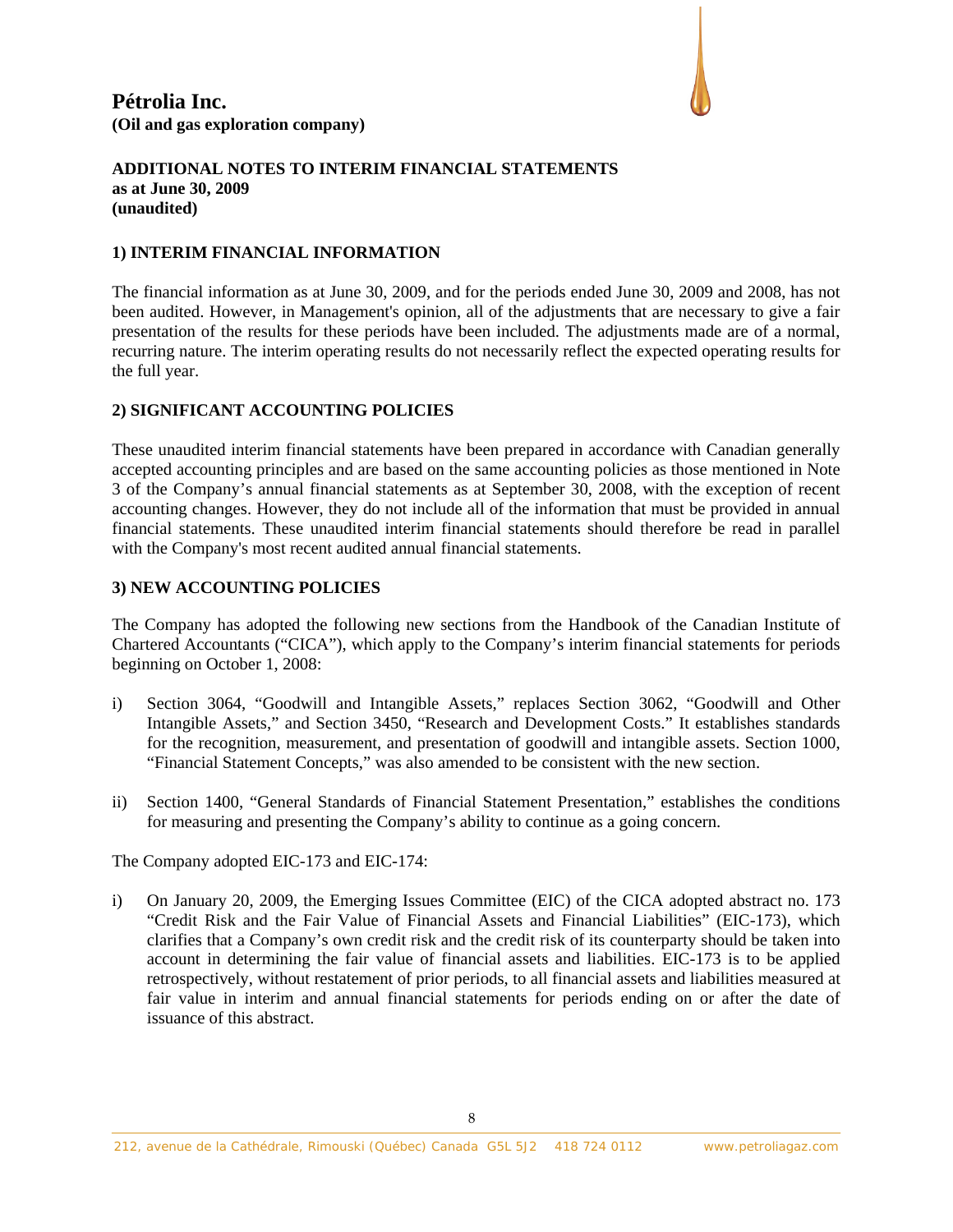

### **3) NEW ACCOUNTING POLICIES (continued)**

ii) On March 27, 2009, the CICA approved abstract no. 174 "Mining Exploration Costs," which specifies the fact that an entity that initially its capitalized exploration costs has an obligation in the current and subsequent accounting periods to determine whether the value of the exploration costs recorded in assets must be reduced. EIC-174 must be applied to financial statements published after the publication date of the abstract.

The adoption of these new sections and these new EICs had no significant impact on the Company's financial statements.

### **4) FUTURE ACCOUNTING POLICIES**

- i) Section 1582, "Business Combinations," replaces Section 1581, "Business Combinations." It establishes standards for the recognition of a businesses combination and is the Canadian equivalent of IFRS 3 (revised), "Business Combinations." The section will be applied prospectively to business combinations with an acquisition date on or after October 1, 2011. Early application is acceptable.
- ii) Section 1601, "Consolidated Financial Statements," and Section 1602, "Non-controlling Interests," replace Section 1600, "Consolidated Financial Statements." Section 1601 defines standards for preparing consolidated financial statements. Section 1602 defines standards for the recognition of non-controlling interests in a subsidiary in consolidated financial statements subsequent to a business combination. These standards are equivalent to the corresponding provisions of IAS 27 (revised), "Consolidated and Separate Financial Statements." The sections will apply to interim and annual consolidated financial statements for fiscal years beginning on or after October 1, 2011. However, their early adoption is permitted from the start of a fiscal year.
- iii) International Financial Reporting Standards

The CICA Accounting Standards Board (AcSB) has adopted a strategic plan to converge with the International Financial Reporting Standards (IFRS) for companies having accountability obligations. As the AcSB confirmed on February 13, 2008, the conversion requires companies that have accountability obligations to adopt the IFRS fully in 2011. The transition to the IFRS will apply to interim and financial statements for fiscal years begun on or after January 1, 2011. The Company will switch to the new standards according to the schedules established by these new rules and will closely monitor all changes resulting from this convergence.

The Company is currently assessing the impact of adopting these new standards on the financial statements.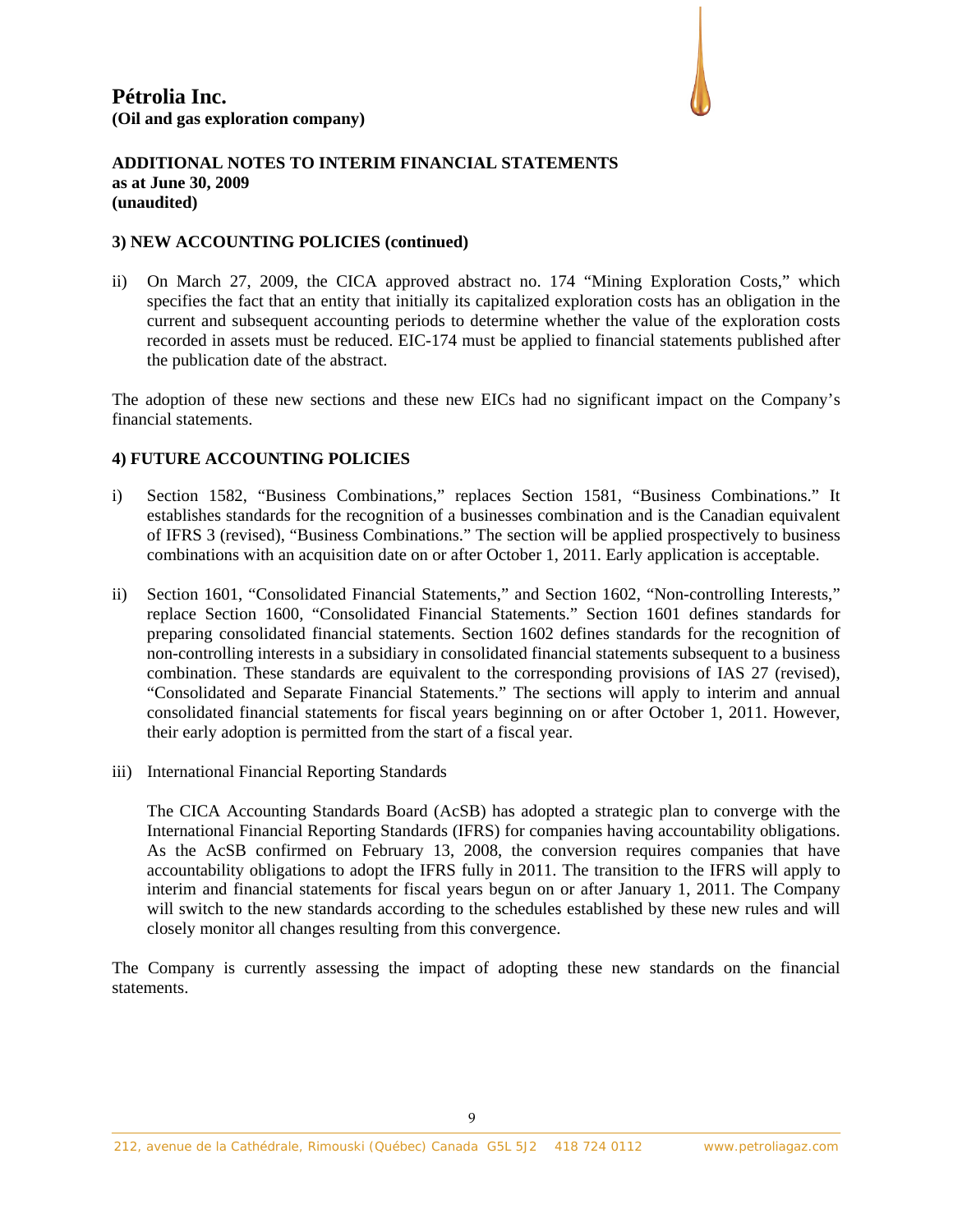### **5) OIL AND GAS PROPERTIES**

|                        | June 30, 2009 | <b>September 30, 2008</b> |
|------------------------|---------------|---------------------------|
|                        | (unaudited)   | (audited)                 |
| Quebec                 |               |                           |
| Anticosti              | 259,311       | 205,793                   |
| Edgar                  | 21,671        | 15,003                    |
| Gaspésia               | 331,488       | 257,770                   |
| Gaspé and Gastonguay   | 1,591,715     | 1,573,529                 |
| <b>Marcel Tremblay</b> | 7,738         | 6,633                     |
| <b>New Brunswick</b>   |               |                           |
| Dalhousie              | 35,204        | 31,424                    |
|                        | 2,247,127     | 2,090,152                 |

The amounts recorded for oil and gas properties represent the property acquisition costs and the annual rents associated with these properties.

# **6) DEFERRED EXPLORATION EXPENSES**

|                                                     | <b>September 30, 2008</b><br>\$ | <b>Additions</b><br>\$ | June 30, 2009<br>\$ |
|-----------------------------------------------------|---------------------------------|------------------------|---------------------|
|                                                     | (audited)                       | (unaudited)            | (unaudited)         |
| Quebec                                              |                                 |                        |                     |
| Anticosti                                           | 1,096,296                       | 245,348                | 1,341,644           |
| Edgar                                               | 230,883                         | 8,546                  | 239,429             |
| Gaspésia                                            | 3,119,249                       | 69,793                 | 3,189,042           |
| Gaspé and Gastonguay                                | 8,267,463                       | 2,644,684              | 10,912,147          |
| <b>Marcel Tremblay</b>                              | 23,009                          | 9,098                  | 32,107              |
| Saint-Simon                                         | 102,707                         |                        | 102,707             |
| <b>New Brunswick</b>                                |                                 |                        |                     |
| Dalhousie                                           | 114,118                         | 573,428                | 687,546             |
|                                                     | 12,953,725                      | 3,550,897              | 16,504,622          |
| Less:                                               |                                 |                        |                     |
| Exploration subsidies and partner<br>contributions- |                                 |                        |                     |
| Anticosti                                           | 356,084                         | 85,694                 | 441,778             |
| Edgar                                               | 19,754                          | 2,991                  | 22,745              |
| Gaspésia                                            | 262,075                         | 24,428                 | 286,503             |
| Gaspé and Gastonguay                                | 3,169,477                       | 1,325,769              | 4,495,246           |
| <b>Marcel Tremblay</b>                              | 7,526                           | 3,184                  | 10,710              |
| Dalhousie                                           | 6,922                           |                        | 6,922               |
|                                                     | 3,821,838                       | 1,442,066              | 5,263,904           |
|                                                     | 9,131,887                       | 2,108,831              | 11,240,718          |
|                                                     |                                 |                        |                     |

212, avenue de la Cathédrale, Rimouski (Québec) Canada G5L 5J2 418 724 0112 www.petroliagaz.com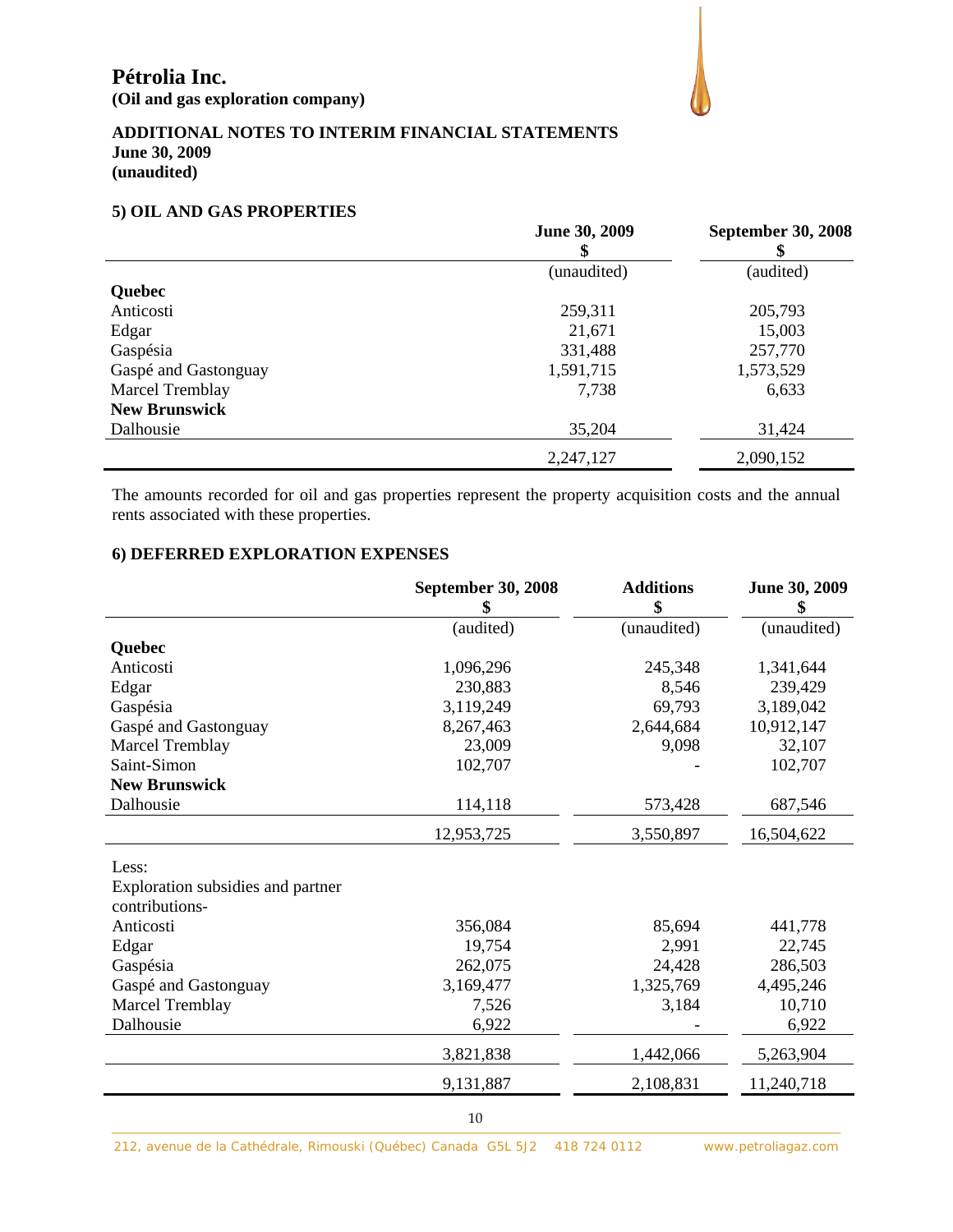

### **6) DEFERRED EXPLORATION EXPENSES (continued)**

|                                   | <b>September 30, 2007</b><br>\$ | <b>Additions</b><br>\$ | June 30, 2008<br>\$ |
|-----------------------------------|---------------------------------|------------------------|---------------------|
|                                   | (audited)                       | (unaudited)            | (unaudited)         |
| <b>Quebec</b>                     |                                 |                        |                     |
| Anticosti                         | 23,757                          | 674,021                | 697,778             |
| Edgar                             | 205,465                         | 22,377                 | 227,842             |
| Gaspésia                          | 2,455,102                       | 74,170                 | 2,529,272           |
| Gaspé and Gastonguay              | 4,422,106                       | 764,386                | 5,186,492           |
| Saint-Simon                       | 102,707                         |                        | 102,707             |
| <b>Marcel Tremblay</b>            | 2,529                           | 15,935                 | 18,464              |
| <b>New Brunswick</b>              |                                 |                        |                     |
| Dalhousie                         | 19,779                          | 69,855                 | 89,634              |
|                                   | 7,231,445                       | 1,620,744              | 8,852,189           |
| Less:                             |                                 |                        |                     |
| Exploration subsidies and partner |                                 |                        |                     |
| contributions-                    |                                 |                        |                     |
| Anticosti                         | 8,315                           | 211,622                | 219,937             |
| Edgar                             | 11,512                          | 7,205                  | 18,717              |
| Gaspésia                          | 53,598                          | 23,499                 | 77,097              |
| Gaspé and Gastonguay              | 84,036                          | 594,937                | 678,973             |
| <b>Marcel Tremblay</b>            | 885                             | 5,113                  | 5,998               |
| Dalhousie                         | 6,922                           |                        | 6,922               |
|                                   | 165,268                         | 842,376                | 1,007,644           |
|                                   | 7,066,177                       | 778,368                | 7,844,545           |

## **7) CAPITAL STOCK**

### **Stock-based compensation**

The Company has a Stock Option Plan under which it can grant options up to 10% of its issued and outstanding shares to its directors, officers, key employees, and suppliers on a continuous basis. The exercise price of each option corresponds to the market's price or discount price on the day preceding the allocation date. The maximum term of granted options may not exceed five years, and they may be exercised at any time during their term.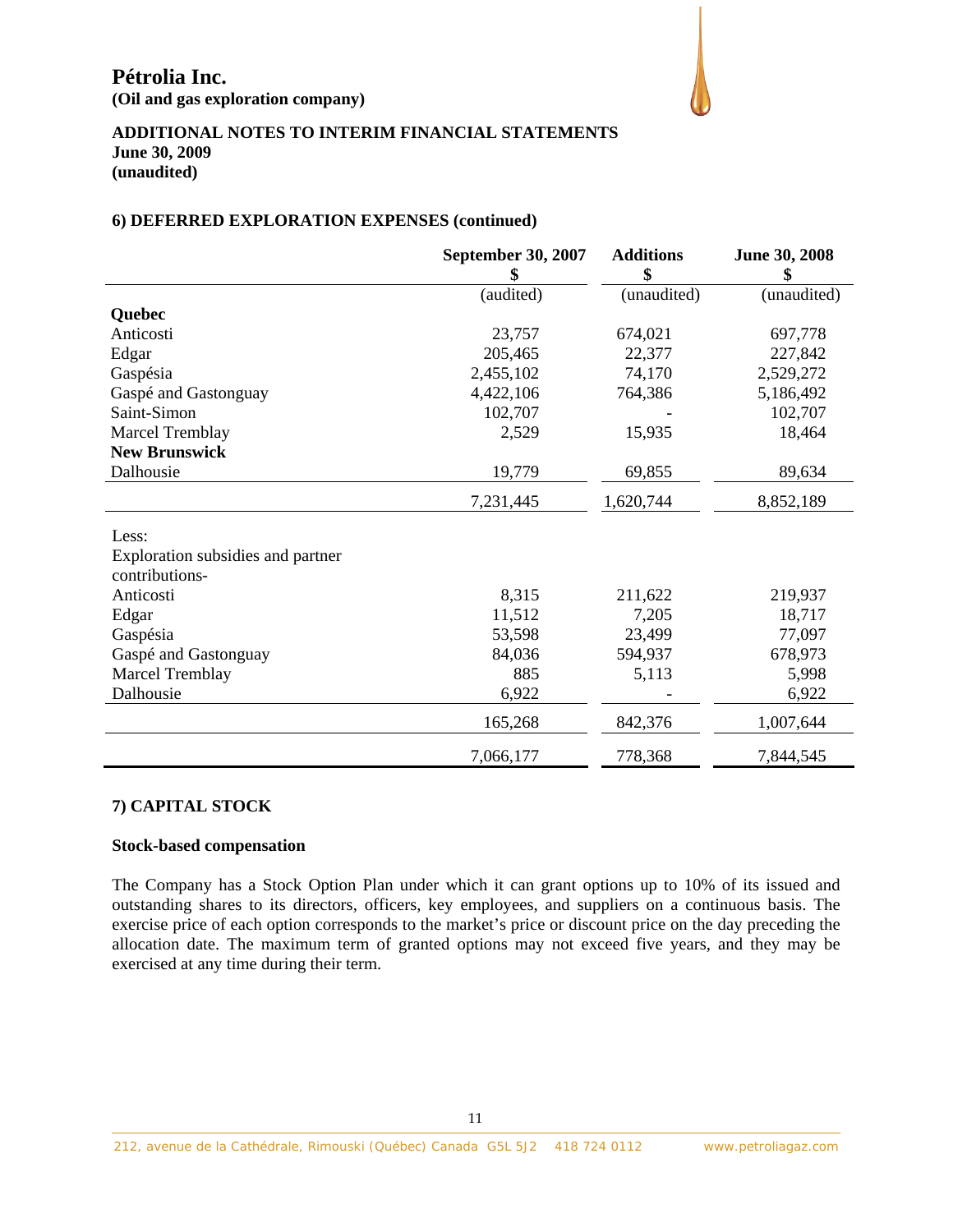

### **7) CAPITAL STOCK (continued)**

During the quarter, the Company granted stock options with exercise prices that correspond to the market price of the stock on the day preceding the allocation date. The fair value of each granted option and broker warrant is calculated according to the Black-Scholes option pricing model, using the following assumptions:

|                         | May        | May                      |  |  |
|-------------------------|------------|--------------------------|--|--|
|                         | 2009       | 2008                     |  |  |
| Risk-free interest rate | 2.25%      | $\overline{\phantom{a}}$ |  |  |
| Expected volatility     | 103%       | $\overline{\phantom{a}}$ |  |  |
| Weighted expected life  | 5 ans      | $\overline{\phantom{a}}$ |  |  |
| Dividend yield          | <b>NIL</b> | $\overline{\phantom{0}}$ |  |  |

Accordingly, the stock-based compensation was recorded as follows:

| 7,125<br>Deferred exploration expenses | $\overline{\phantom{0}}$ |  |
|----------------------------------------|--------------------------|--|
| Total<br>109.725                       | -                        |  |

The following table summarizes the outstanding stock options:

|                                                                          | <b>Number of options</b><br>outstanding | <b>Weighted average</b><br>exercise price |
|--------------------------------------------------------------------------|-----------------------------------------|-------------------------------------------|
| exercisable, as at September 30,<br>Outstanding<br>and<br>2008 (audited) | 3,907,500                               | 0.58                                      |
| Granted<br>Expired                                                       | 230,000<br>(47,500)                     | 0.57<br>0.91                              |
| Outstanding and exercisable, as at June 30, 2009                         | 4,090,000                               | 0.60                                      |